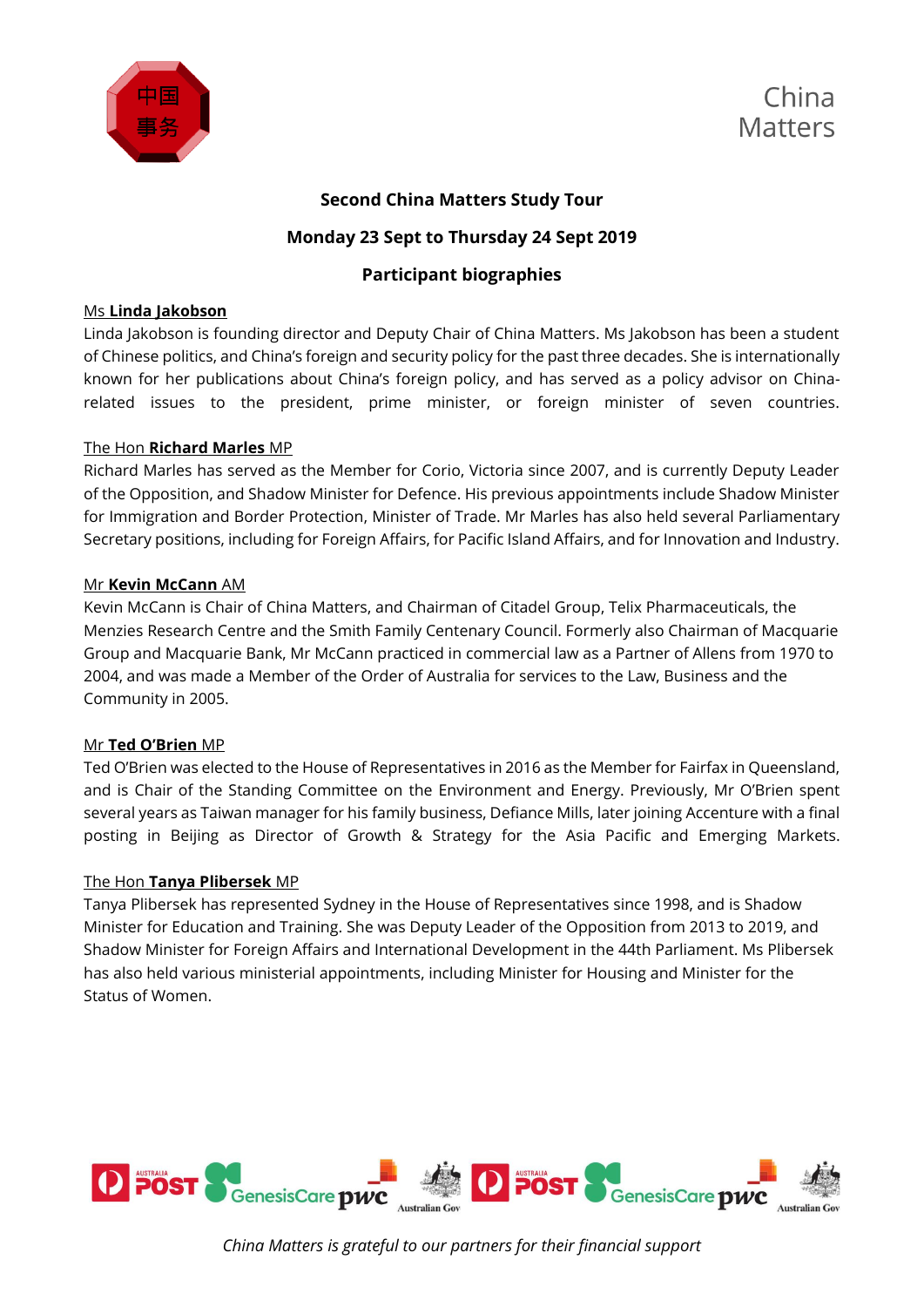#### Mr **Brian Pontifex**

Brian Pontifex is Chief Advisor for Government Relations, Australia at Rio Tinto. Previously, Mr Pontifex served as Australia's Ambassador to the OECD in Paris, having also been Legal Advisor to the organisation's Anti-Corruption Division. Before his ambassadorial posting, his roles included Chief of Staff to the Premier of Western Australia, and General Manager for Corporate Affairs and Sustainability with Woodside Energy.

#### Ms **Fiona Simson**

Fiona Simson is president of the National Farmers' Federation, a not-for-profit representing farmers and the agricultural sector in Australia. She was elected as the Federation's first female president in 2016, having served as its vice president for two years and as a director since 2011. Previously, Ms Simson was also the first female president of NSW Farmers, and she runs a farming enterprise in NSW with her husband and family.

# **Meeting participant and interlocutor biographies**

# Professor **CHU Shulong**

Chu Shulong is Professor of Political Science and International Relations, and Director of the Institute of International Development and Global Governance Studies at Tsinghua University. He also teaches at the PRC Ministry of Foreign Affairs' Party School, and advises China Central Television's international reporting. Professor Chu was previously senior visiting fellow at the Brookings Institution and the East-West Center. His areas of research are PRC-US relations, and the PRC's foreign policy and relations.

#### Professor **Hamish COATES**

Hamish Coates is a Tenured Professor at Tsinghua University's Institute of Education and Deputy Director of the Tsinghua University Global Research Centre for the Assessment of College and Student Development. He was the Founding Director of the Higher Education Research at the Australian Council for Educational Research (ACER), and is focused on improving the quality and productivity of higher education. He holds a PhD from the University of Melbourne, and his areas of expertise include tertiary education policy, and learner engagement and success.

#### Professor **DA Wei**

Da Wei is Assistant President and Professor at the University of International Relations in Beijing. He also serves as the Director of the Department of International Politics, and Director of the Center for International Strategy and Security Studies. Previously, he was the Director of the Institute of American Studies at the China Institutes of Contemporary International Relations, where he earned his PhD. Prof Da's research areas are PRC-US relations, and US foreign and security policy.

#### Ambassador HE Mr **Graham FLETCHER**

Graham Fletcher is the new Australian Ambassador to the PRC and a member of China Matters' Advisory Council. He was most recently First Assistant Secretary, North Asia Division, DFAT. He has previously served overseas as Deputy Head of Mission at the Australian embassies in Washington DC and Beijing, and as counsellor at the embassy in Beijing. Ambassador Fletcher holds a Bachelor of Arts (Honours) from the University of Sydney, and is fluent in Mandarin.

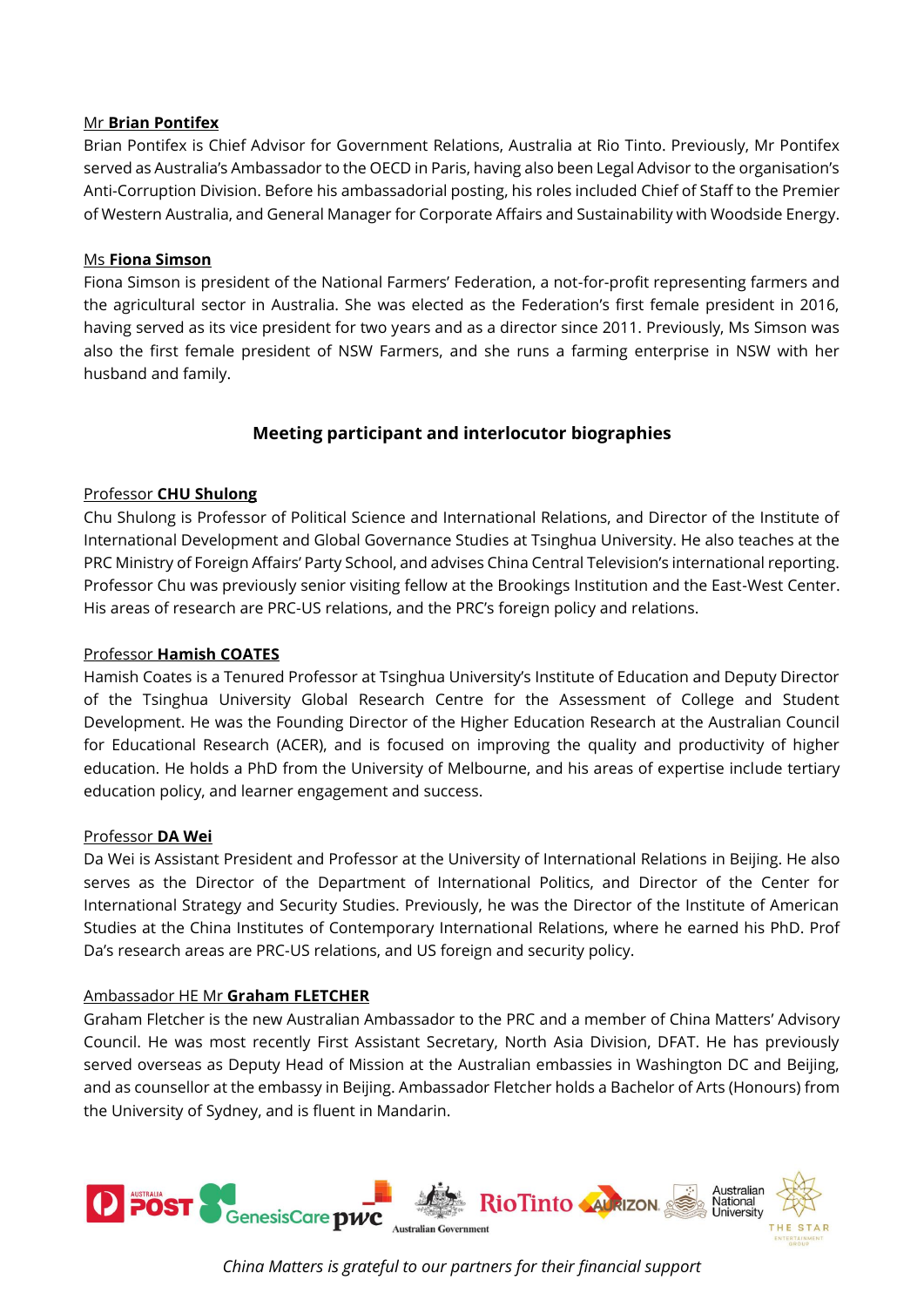#### Madame **FU Ying**

Madame Fu, a former diplomat, is the Director of the Foreign Affairs Committee of the National People's Congress. She served as the PRC Ambassador to Australia from 2003 to 2006, and Ambassador to the United Kingdom from 2006 to 2009. She then became the first woman to serve as Vice Minister of Foreign Affairs in three decades, and was in charge of Europe. Madame Fu is also the Chairwoman of the Center for International Strategy and Security at Tsinghua University.

# Professor **GAO Xudong**

Gao Xudong is Professor of Economics and Management at Tsinghua University's department of innovation, entrepreneurship and strategy at the school of economics and management. He also serves on the PRC Ministry of Industry and Information Technology's Telecom Economy Expert Committee. His main research focuses are in technology strategy and strategic management. He has also published on managing indigenous innovation in China.

# Professor **JIN Canrong**

Jin Canrong is Professor and Associate Dean of the School of International Studies at Renmin University, and Visiting Professor at the University of Michigan's Gerald Ford School of Public Policy. His expertise is in American politics, American foreign policy, PRC-US relations, and the PRC's foreign policy. He has authored over 100 papers, articles, and 7 books, and in addition translated *Diplomacy* by Henry Kissinger, Louis Hartz's *The Liberal Tradition in America*, and *Between Hope and History* by Bill Clinton. He holds a PhD in international politics from Peking University.

# Ambassador HE Mr **Vikram MISRI**

Vikram Misri is the Indian Ambassador to the PRC. He is a career diplomat whose previous appointments include Myanmar. He has also served in various capacities at the headquarters of India's Ministry of External Affairs and the Prime Minister's Office, and with various Indian missions in Europe, Africa, Asia, and North America. Ambassador Misri earned his degree in history from the University of Delhi, and an MBA from XLRI, Jamshedpur.

# Mr **Calvin QUEK**

Calvin Quek is Senior Stakeholder Specialist at the Asian Infrastructure Investment Bank, and Visiting Research Fellow at Tsinghua University. He was previously Head of the Sustainable Finance Program at Greenpeace East Asia, leading their engagement with the financial community, a member of the China Carbon Forum Board, and has also held various roles at Citigroup.

# Mr **TAO Jingzhou**

Tao Jingzhou is a Managing Partner at Dechert LLP, responsible for developing the Asia Practice of the firm. He has advised many Fortune 500 companies on international mergers and acquisitions, arbitration, and corporate matters involving the PRC for more than 30 years. Mr Tao has also represented American, European, and Japanese companies in transactions in the PRC involving joint ventures, tax planning, strategic alliances, and intellectual property protection. In 2018, he was appointed by the PRC Supreme Court as a member of the International Commercial Expert Committee.



*China Matters is grateful to our partners for their financial support*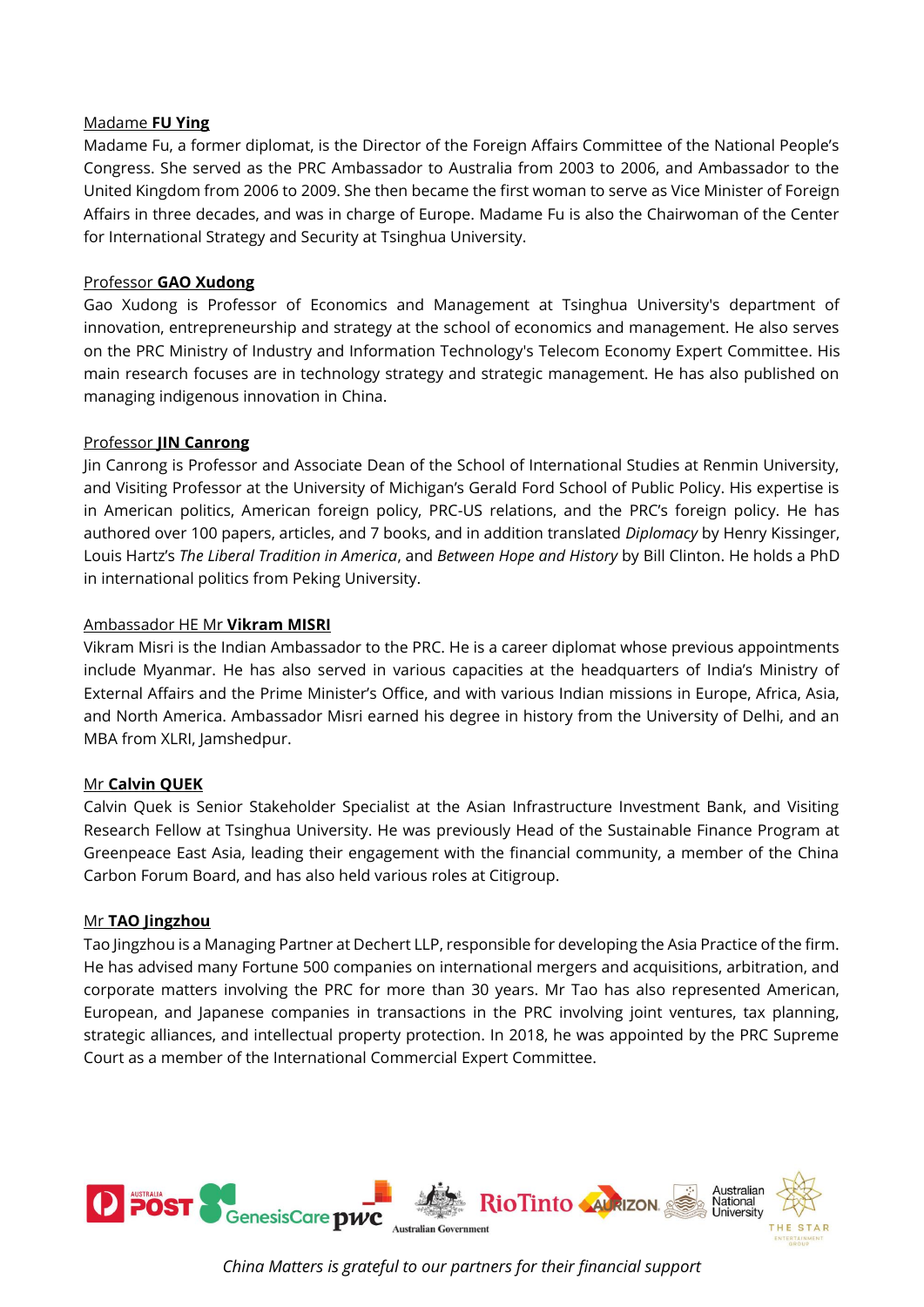#### Dr **WANG Huiyao** (Henry)

Wang Huiyao is the Founder and President of the Center for China and Globalization (CCG), which identifies itself as a "non-government think tank". His official bio notes that he has expertise on China and globalisation, Chinese global migration and talent flows, Chinese overseas students and returnees, and Chinese firms going global. He is also a Counselor for the PRC State Council; a Vice Chairman of the China Talent Society, and is a member of various other returned scholar associations. He has previously been a Senior Fellow at Harvard Kennedy School.

# Ms **Galina WUTTKE**

Galina Wuttke is the Deputy Chief Representative at the Rosneft Oil Company, Asia-Pacific Region Representative Office. She studied foreign affairs and political science at the Moscow State Institute of International Relations, and has previously worked as a correspondent for the Interfax in Beijing.

#### Mr **Jörg WUTTKE**

Jörg Wuttke is Vice President and Chief Representative of BASF China, and President of the European Union Chamber of Commerce in China. BASF, a German chemical company with significant investments in China, is the largest chemical producer in the world. Mr Wuttke has also served as the Chairman of the German Chamber of Commerce in China, Chairman of the China Task Force of the Business and Industry Advisory Committee to the OECD, and is a member of the Advisory Board of the Mercator Institute for China Studies.

#### Professor **XUE Lan**

Xue Lan is a Cheung Kong Chair Distinguished Professor of Public Policy and Management and Dean of the Schwarzman College at Tsinghua University. His teaching and research interests include science, technology and innovation policy, crisis management, and global governance. He also serves as an adjunct professor at Carnegie Mellon University, and as a Non-Resident Senior Fellow of the Brookings Institution. He is a member of the National Committee for Strategic Consultation and Comprehensive Review, the United Nations University Council, and is a Co-Chair of the UN Sustainable Development Solution Network's Leadership Council.

# Dr **YUAN Yue** (Victor)

Yuan Yue is the Founder and Chairman of Dataway Horizon, the PRC's leading public opinion and policy polling organisation. Having founded Horizon in 1992, he has over 20 years of professional experience in social research and policy analysis. He also founded Pegasus VC in 2011, committing to incubating and accelerating entrepreneurial and innovative companies. Dr Yuan received his PhD in sociology from Peking University, and holds a Master's in public administration from Harvard University's JFK School of Government.

# Professor **ZHA Daojiong**

Zha Daojiong is a Professor of International Political Economy at the School of International Studies, Peking University. He specialises in non-traditional security issues such as energy, food, and water security, as well as public health and development aid. Professor Zha is also active in consultations with a wide range of government, business, and academic bodies. He holds a PhD in political science from the University of Hawaii, has held teaching and research positions in Japan, the United States, Hong Kong, and Singapore, and was the inaugural Rio Tinto China Fellow at the Lowy Institute.